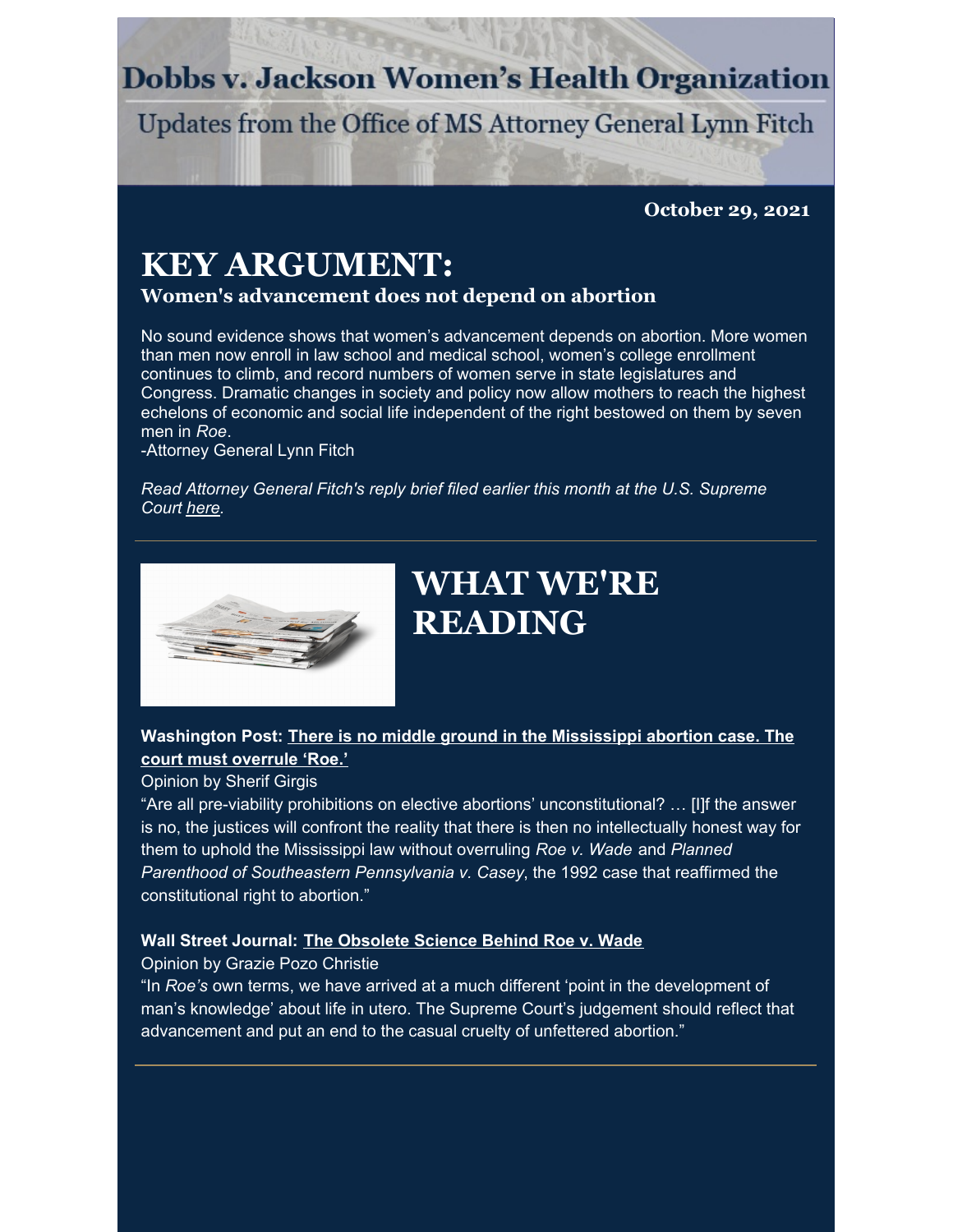# "No sound evidence shows that women's advancement depends on abortion."

-Attorney General Lynn Fitch

EMPOWERWOMEN<br>PROMOTELIFE

*Use this graphic on your social channels.*

*#EmpowerWomenPromoteLife*



## **ATTORNEY GENERAL LYNN FITCH IN THE NEWS**

#### **National Review: [Mississippi's](https://www.nationalreview.com/bench-memos/mississippis-reply-brief-in-dobbs-abortion-case/) Reply Brief in Dobbs Abortion Case**

By Ed Whelan

"The state of Mississippi [Oct. 13] filed its reply brief in *Dobbs v. Jackson Women's Health Organization*, and briefing in the case is now complete...Oral argument will take place on December 1. Kudos to **Mississippi attorney general Lynn Fitch** and solicitor general Scott G. Stewart for their outstanding briefs."

### **Y'all Politics: Fitch among 17 [Attorneys](https://yallpolitics.com/2021/10/20/fitch-among-17-attorneys-general-criticizing-doj-for-trying-to-chill-lawful-dissent-by-parents-at-school-board-meetings/) General criticizing DOJ for trying to 'chill lawful dissent by parents' at school board meetings**

"[W]e have advised our constituencies of their constitutional right to free speech and encouraged public engagement to voice their opinions on important issues affecting their country, state, and communities, especially parents who have concerns about their children's education. [DOJ's] recent action seeks to chill lawful dissent by parents voiced during local school board meetings by characterizing them as unlawful and threatening…."

# **Take Part in December 1**

#### JOIN US AS WE RALLY TO-**EMPOWERWOMEN** PROMOTE**LIFE**

When: December 1, 8 a.m. Where: U.S. Supreme Court, Washington D.C. What: Oral Argument Day for Dobbs v. JWHO

#EMPOWERWOMENPROMOTELIFE

Join us in Washington, D.C. outside Can't make it to D.C. for oral

LIVE WATCH PARTY-

Dobbs v. Jackson Women's **Health Organization** Oral Argument December 1, 2021 | Livestream begins at 8:45 a.m. Eastern

#EMPOWERWOMENPROMOTELIFE